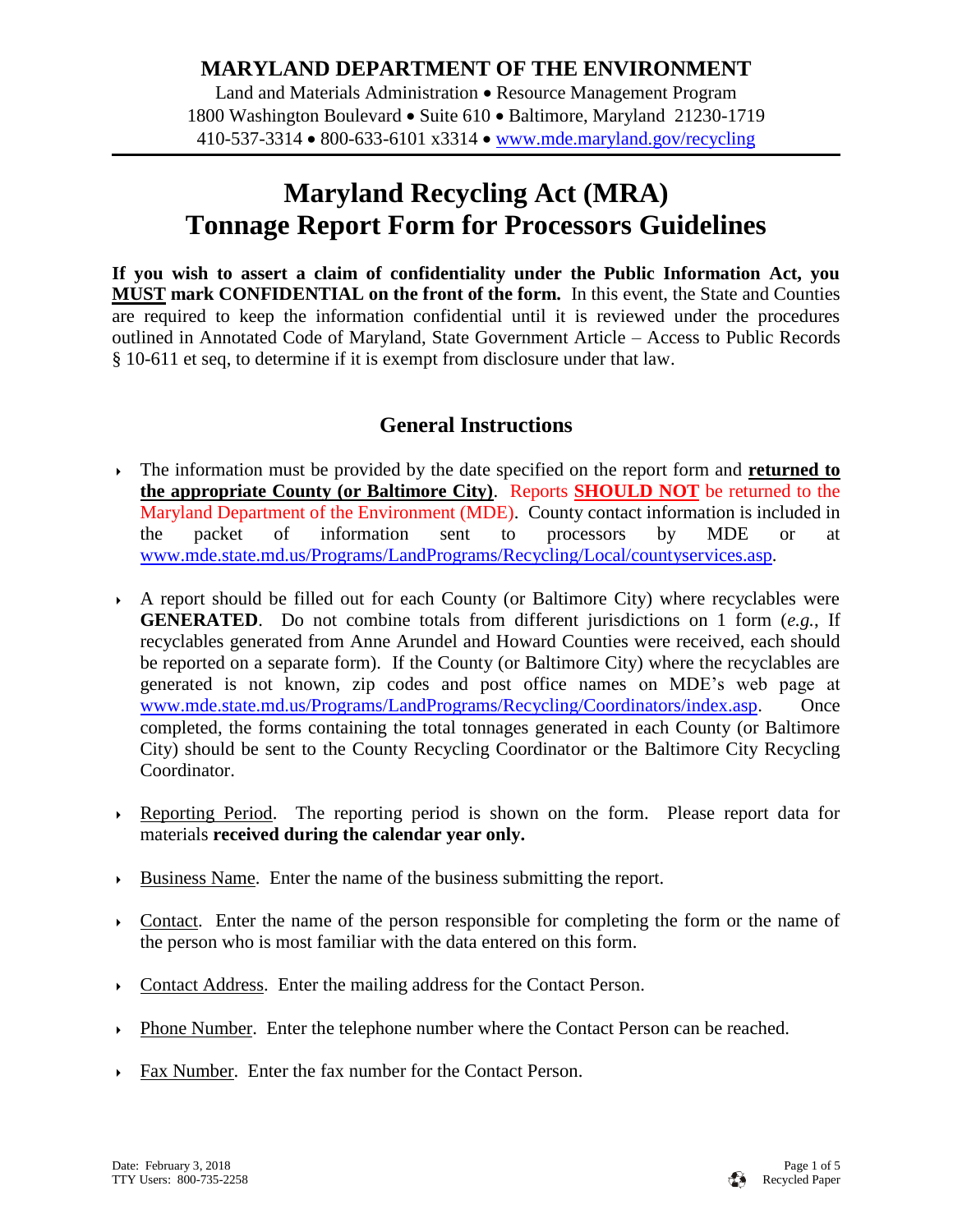- County (or Baltimore City) where recyclables originated. Fill in which jurisdiction generated the recyclable materials.
- TONNAGE REPORT FORM for PROCESSORS TABLE. Provide as detailed information as possible on the various types of recyclables that you receive. Use the predefined categories and recyclables to report tonnages. If you require more lines than the number of "other" lines within a category, please use a separate piece of paper. Conversely, if your records are such that you cannot break down the information into the various types of recyclables within any category, most categories have a "mixed" line and it would be appropriate for you to list your data on that line.
	- Total (Tons). **DO NOT INCLUDE** the amount of recyclables received from other processors INCLUDED on the "Recycling Processor Mailing List 2017" (available on the Maryland Department of the Environment's web page at [www.mde.state.md.us/Programs/LandPrograms/Recycling/Coordinators/index.asp\)](http://www.mde.state.md.us/Programs/LandPrograms/Recycling/Coordinators/index.asp) on your tonnage report form. All other recyclable tonnages generated in Maryland should be included on the form.

REPORT IN TONS. To get tons divide the pounds by 2000 (*e.g.*, 4520 pounds  $\div$  $2000 = 2.26$  tons).

- Authorized Signature. The form must be signed by a partner, principal, corporate officer or other authorized designee of the business for which this report is being filed.
- Name. Print the name of the authorized person signing this form.
- Title. Print the title of the authorized person signing this document.
- Date. Print the date that this report is being signed.

For additional information or assistance in completing this form, please contact the County Recycling Coordinator of the county where the recyclables were generated, or the Maryland Department of the Environment.

| <b>CATEGORY: COMMINGLED CONTAINERS</b> |                                                                                             |  |  |  |
|----------------------------------------|---------------------------------------------------------------------------------------------|--|--|--|
| <b>Commingled Containers</b>           | Containers of different materials collected<br>together<br>(i.e.,                           |  |  |  |
|                                        | plastic/glass/metal or plastic/metal or glass/metal or plastic/glass).                      |  |  |  |
| <b>CATEGORY: COMPOST or MULCH</b>      |                                                                                             |  |  |  |
|                                        | Brush and Branches   Composting or mulching of woody materials such as branches, brush, and |  |  |  |
|                                        | whole trees such as Christmas trees.                                                        |  |  |  |
| Grass                                  | Composting or mulching of grass clippings from residential and/or                           |  |  |  |
|                                        | commercial sources.                                                                         |  |  |  |
| Leaves                                 | Composting or mulching of leaves from residential and/or commercial                         |  |  |  |
|                                        | sources.                                                                                    |  |  |  |
| Landclearing                           | Recycled earthen materials <i>(i.e., clays, sands, gravels, and silts)</i> topsoil, tree    |  |  |  |
| Debris                                 | stumps, root mats, brush and branches, logs, vegetation, and rock from land                 |  |  |  |
|                                        | clearing operations that if not recycled are discarded in landclearing debris,              |  |  |  |
|                                        | Rubble, or C&D landfills.                                                                   |  |  |  |

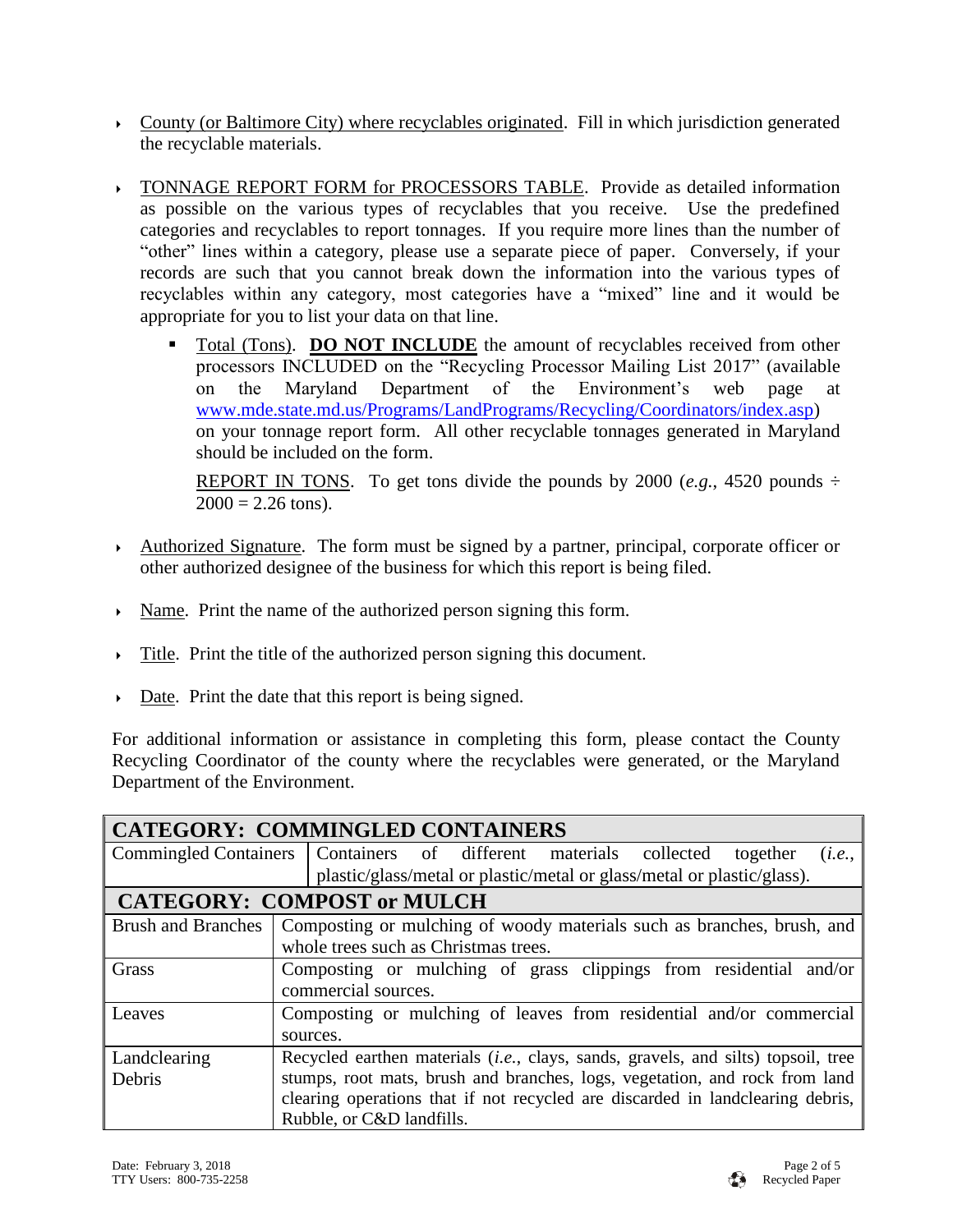| Mixed Yard Waste           |                                   | Composting or mulching of organic plant waste derived from gardening,                                                       |  |
|----------------------------|-----------------------------------|-----------------------------------------------------------------------------------------------------------------------------|--|
|                            |                                   | landscaping, and tree trimming activities. Includes leaves, garden waste,                                                   |  |
|                            |                                   | lawn cuttings, weeds, and pruning.                                                                                          |  |
| Food Waste                 |                                   | Composting or mulching of food scraps and vegetable waste from grocery                                                      |  |
|                            |                                   | stores, restaurants, cafeterias, lunchrooms, and private residences.                                                        |  |
| <b>MSW Compost</b>         |                                   | Composting of non-source-separated municipal solid waste. DOES NOT                                                          |  |
|                            |                                   | include landscaping materials.                                                                                              |  |
| <b>Wood Materials</b>      |                                   | Composting or mulching of wood products, canes, crutches, pallets, crates,                                                  |  |
|                            |                                   | barrels, and wood found in furniture that is not part of an industrial process.                                             |  |
| Other                      |                                   | Describe. Composting or mulching of materials from industrial processes,<br>stall waste, grain waste, and hatchery waste.   |  |
| <b>CATEGORY: GLASS</b>     |                                   |                                                                                                                             |  |
|                            |                                   |                                                                                                                             |  |
| <b>Brown Glass</b>         |                                   | Recycling of any brown glass food or beverage container.                                                                    |  |
| <b>Clear Glass</b>         |                                   | Recycling of any colorless glass food or beverage container.                                                                |  |
| <b>Green Glass</b>         |                                   | Recycling of any green glass food or beverage container.                                                                    |  |
| <b>Mixed Glass</b>         |                                   | Recycling of any glass food or beverage container.                                                                          |  |
| Fluorescent<br>Lights      |                                   | Recycling of standard and compact fluorescent lightbulbs.                                                                   |  |
| Other                      |                                   | Describe. Recycling of glass found in furniture, drinking glasses, appliances, and                                          |  |
|                            |                                   | glass from industrial processes. The recycling of glass from transportation                                                 |  |
|                            |                                   | equipment (e.g., cars), glass from $C&D$ debris (e.g., windows), and the reuse of                                           |  |
|                            |                                   | glass products <b>DOES NOT</b> count and should be included in the "Other" section                                          |  |
|                            |                                   | of the "Other Materials" category.                                                                                          |  |
|                            | <b>CATEGORY: METALS</b>           |                                                                                                                             |  |
| <b>Aluminum Cans</b>       |                                   | Recycling of any aluminum food or beverage container.                                                                       |  |
| <b>Lead Acid Batteries</b> |                                   | Recycling of lead-acid batteries from automotive, truck, and                                                                |  |
|                            |                                   | marine products.                                                                                                            |  |
| <b>Litho Plates</b>        |                                   | Recycling of litho plates used in printing.                                                                                 |  |
|                            | Mixed Cans (Aluminum, Tin, Steel) | Recycling of mixed aluminum, tin, and steel food or beverage                                                                |  |
|                            |                                   | containers.                                                                                                                 |  |
| Oil Filters                |                                   | Recycling of oil filters                                                                                                    |  |
| <b>Scrap Automobiles</b>   |                                   | Recycled automobiles.                                                                                                       |  |
| Scrap Metal                |                                   | Scrap metal DOES NOT include: aluminum beverage and food                                                                    |  |
|                            |                                   | containers; aluminum foil and food tray containers; bi-metal,                                                               |  |
|                            |                                   | tin, and steel food or beverage containers; white goods; lead                                                               |  |
|                            |                                   | acid batteries; front end scrap; back end scrap; and hospital                                                               |  |
|                            |                                   | appliances.                                                                                                                 |  |
| <b>Tin/Steel Cans</b>      |                                   | Recycling of tin and steel food or beverage containers.                                                                     |  |
| <b>White Goods</b>         |                                   | Recycling of white goods (e.g., refrigerators, stoves, washing<br>machines, dryers, water heaters, air conditioners, etc.). |  |
| Other                      |                                   | Describe.<br>Recycling of aluminum foil and food tray                                                                       |  |
|                            |                                   | containers, back end scrap, litho-plates, canes, crutches,                                                                  |  |
|                            |                                   | oxygen tank carts, walkers, wheelchairs, and motor oil filters.                                                             |  |
| <b>CATEGORY: PAPER</b>     |                                   |                                                                                                                             |  |
| Magazines                  |                                   | Recycling of any<br>publication<br>coated<br>paper<br>(e.g., magazines,                                                     |  |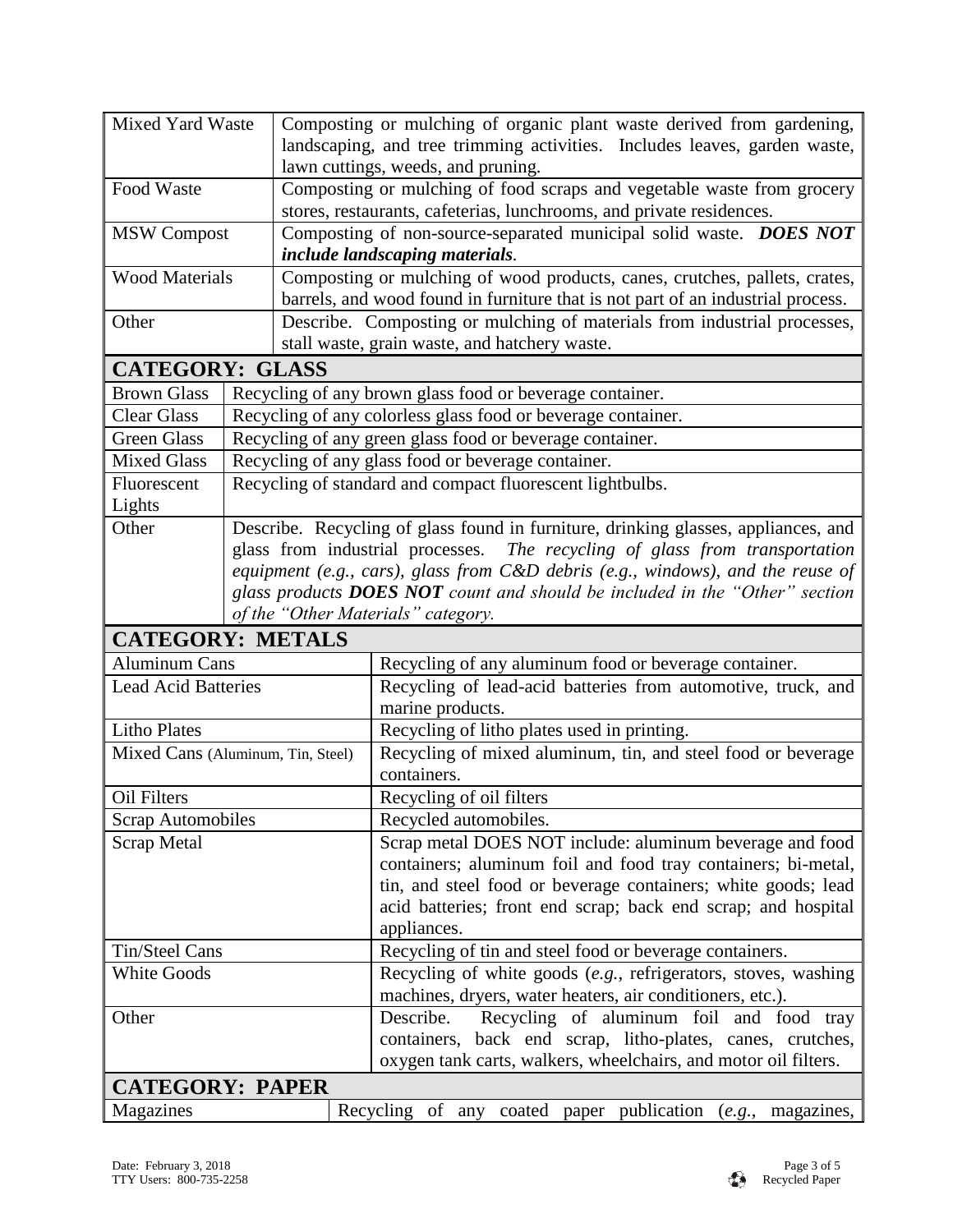|                                  | catalogues, etc.).                                                      |  |  |  |
|----------------------------------|-------------------------------------------------------------------------|--|--|--|
| <b>Mixed Paper</b>               | Recycling of any combination of types of acceptable paper.              |  |  |  |
| Newspaper                        | Recycling of newspaper.                                                 |  |  |  |
| Office/Computer Paper            | Recycling of office paper that is not contaminated by glue, plastic, or |  |  |  |
|                                  | other foreign matter (e.g., computer printout paper, white or colored   |  |  |  |
|                                  | paper, copier paper, etc.).                                             |  |  |  |
| Old Corrugated Cardboard         | Recycled corrugated cardboard material collected from residential       |  |  |  |
|                                  | and commercial sources.                                                 |  |  |  |
| <b>Telephone Directories</b>     | Recycling of old phone books.                                           |  |  |  |
| Other                            | Describe. Recycling of paper from industrial processes, unsold          |  |  |  |
|                                  | books, and print shops.                                                 |  |  |  |
| <b>CATEGORY: PLASTIC</b>         |                                                                         |  |  |  |
| <b>Mixed Plastic</b>             | Recycling of different types of plastic food or beverage containers.    |  |  |  |
| Plastic Code #                   | Define. Recycling of a specific type of plastic (e.g., PET, HDPE,       |  |  |  |
|                                  | etc.) food or beverage container.                                       |  |  |  |
| Shrink Wrap                      | Recycling of shrink wrap used in packaging.                             |  |  |  |
| Other                            | Recycling of plastic from bags, wraps, industrial<br>Describe.          |  |  |  |
|                                  | processes, storage containers, and furniture. The recycling of plastic  |  |  |  |
|                                  | from transportation equipment (e.g., cars) <b>DOES NOT</b> count and    |  |  |  |
|                                  | should be included in the "Other" section of the "Other Materials"      |  |  |  |
|                                  | category.                                                               |  |  |  |
| <b>CATEGORY: OTHER MATERIALS</b> |                                                                         |  |  |  |
| Antifreeze                       | Recycled antifreeze.                                                    |  |  |  |
| Animal Protein/Solid Fat         | Recycled animal protein, animal carcasses and solid fat.                |  |  |  |
| Asphalt                          | Recycled asphalt.                                                       |  |  |  |
| Coal Ash (Fly Ash, Pozzolan)     | Recycled coal ash, fly ash, or pozzolan.                                |  |  |  |
| Concrete                         | Recycled concrete.                                                      |  |  |  |
| <b>C&amp;D</b> Debris            | Construction and Demolition Debris (C&D) includes concrete,             |  |  |  |
|                                  | asphalt, wood, gypsum, and asphalt shingles generated from              |  |  |  |
|                                  | construction, demolition, and renovation activities, that if not        |  |  |  |
|                                  | recycled would be disposed of at a permitted landfill.                  |  |  |  |
| Electronics                      | Include electronics that were recycled.                                 |  |  |  |
| Food Waste                       | Recycling of food waste (not composted) as feed, etc.                   |  |  |  |
| <b>Industrial Fluids</b>         | Recycling of cleaning, pesticides, fluids in manufacturing, etc.        |  |  |  |
| MSW-to-Energy Ash                | Recycled of energy ash from non-source-separated waste.                 |  |  |  |
| Pallets                          | Refurbished pallets.                                                    |  |  |  |
| Sewage Sludge                    | Recycling of any thickened liquid, suspension, settled solid, or        |  |  |  |
|                                  | dried residue that a sewage treatment plant extracts from sewage.       |  |  |  |
| Soil                             | Composting of soil material.                                            |  |  |  |
| Textiles                         | Textile material (e.g., carpets, garments or fabrics) processed into    |  |  |  |
|                                  | other materials.                                                        |  |  |  |
| <b>Toner Cartridges</b>          | Recycling of cartridges used in printers.                               |  |  |  |
| Tires (Recycled)                 | Tires recycled into new products.                                       |  |  |  |
| Tires (Retread)                  | Retread of recapped tires.                                              |  |  |  |
| Tires (Cement Kiln)              | Tires burned in cement kilns.                                           |  |  |  |